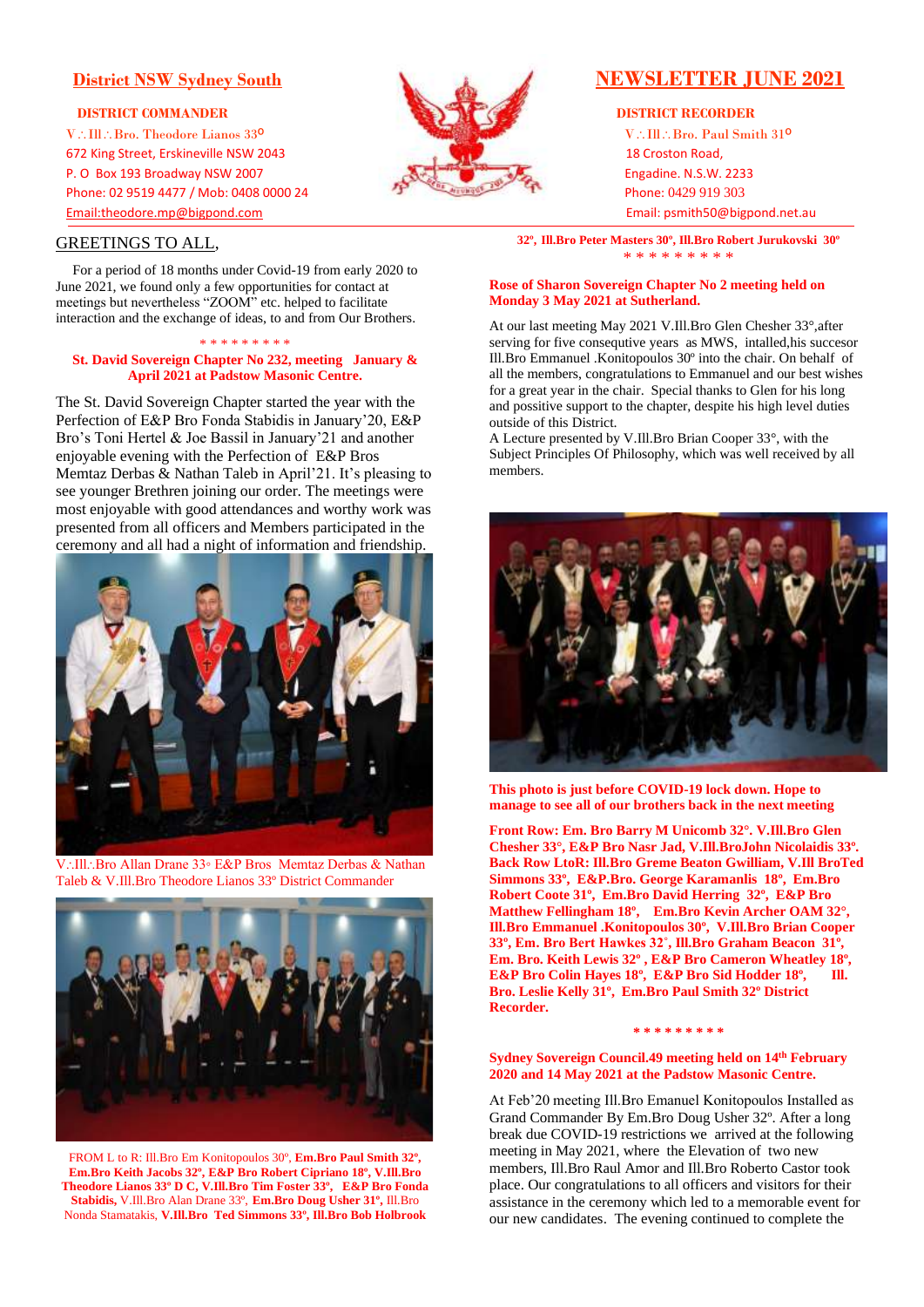formalities of the evening, with a well attended dinner and where special congratulations and thanks were given to our new members.



**Ill.Bro Raul Amor 30º, Ill.Bro Emmanuel Konitopoulos 30º, Ill.Bro Dan Umali 30º, Ill.Bro Roberto Castor 30º.**



**From LtoR: , Em.Bro Bob Holbrook 32º, Em.Bro Keith Jacobs 32º, Ill.Bro Robert Jurukovski 30º , V.Ill.Bro Tim Foster 33º, Em.Bro Paul Smith 32º , V.Ill.Bro Costa Lianos 33º, Ill.Bro Roberto Castor 30º, Em. Bro Doug Usher32º, Ill.Bro Konitopoulos 30º, V.Ill.Bro Alan Drane 33º, Ill.Bro Raul Amor 30º, Ill.Bro Peter Masters 30º, V.Ill.Bro Theodore Lianos 33º District Commander, Ill.Bro Robert W. Reily 30º. Ill.Bro Dan Umali 30º, V.Ill.Bro Ted Simmons 33º**



**Ill.Bro Emmanuel Konitopoulos 30º Grand Commander, with Ill.Bro Douglas Usher 30º, Installing Officer and V.Ill.Bro Theodore Lianos 33º, District Commander.** 



**Ill.Bro Robert Reily30º received his 30 Degree certificate by the District Commander V.Ill.Bro Theodore Lianos 33º**



**Ill.Bro Emmanuel Konitopoulos 30º, Ill.Bro Roberto Castor 30º, Ill.Bro Raul Amor 30º, V.Ill.Bro Theodore Lianos 33º**

## **\*\*\*\*\*\*\*\*\*\*\***

**UPCOMING EVENTS 1/7/2021: St David Sovereign Chapter No.232 -CANCELED 2/08/2021: Rose of Sharon Sovereign Chapter No.2 13/08/2021: Sydney Sovereign Council No. 49 03/09/2021: Sir Frank McDowell Sov. Council 21**

### **\*\*\*\*\*\*\*\*\*\*\***

## **Sir Frank McDowell Sovereign Council No 21, meeting** held on 2<sup>nd</sup> June 2021 at Oatley Masonic Centre.

A good group of Members of Sir frank McDowell Council came together at the June meeting to support their Grand Commander and encouraged him to continue for another year in the chair. Em.Bro Robert Coote accepted the wishes of the members and with the support of his Officers are looking for a great year ahead.

On completion of the meeting it did not take long the Grand Commander to approach Sir Frank McDowell who is always there at the corner observing throughout the years what is happening in every meeting and if I have read well Rob's mind, he was saying- Sir Frank, You give me always the inspiration and courage to lead this great Council!!

**See photo bellow: The Grand Commander Em.Bro Robert Coote 31º**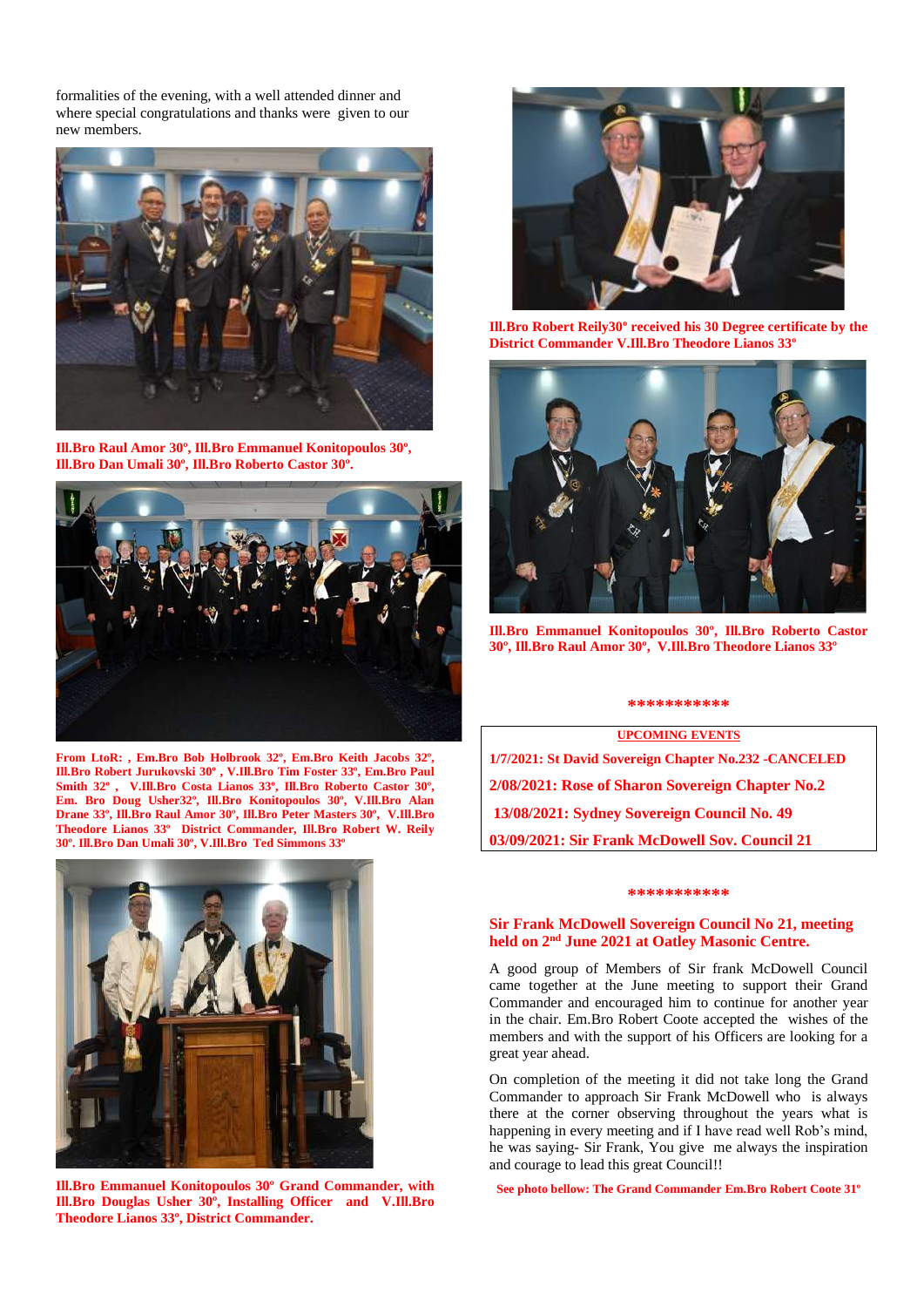

Sir Frank Mc Dowell's members Philosophical symposium after the meeting



**Em.Bro Robert Coote 31º, V.Ill.Bro Glen Chesher 33°, Em.Bro Paul Smith 32º District Recorder, Ill. Bro. Leslie Kelly 31º, Em. Bro Bert Hawkes 32˚, Ill.Bro Graham Beacon 31º, V.Ill.Bro Brian Cooper 33º, Em.Bro David Herring 32º, Em.Bro Kevin Archer OAM 32 º** 

## **\* \* \* \* \* \* \* \* \***

# **SUPREME COUNCIL WEEK – JUNE 2021**

**New District Commanders have been appointed by the Supreme Council in an impressive ceremony on 17th June 2021 to replace the eleven retiring D.C**

**Our congratulations to all D.C and particularly to the District Commander of NSW Sydney South, V.W.Bro Paul Smith 33°, wishing You a happy five year journey and on behalf of all Chapters and Councils members of our District we are offer you our support.**



**Front Row, 1st on the left: V.W.Bro Paul Smith 33° with all the New Sovereign Grand Inspector Generals, 33° .**

# **AASR AUSTRALIA —GALA DINNER 2021**



**Regional Commander, M.Ill.Bro Richard Pickering 33° & Mrs Pickering, V.Ill.Bro Paul Smith 33° & Margaret Smith, V.W.Brro Allan Lawe 33° & Myriam.**



**The Supreme Council members ready to enter the Meeting room, leading by the Grand D.C. M.Ill.Bro GJ Goding 33°**